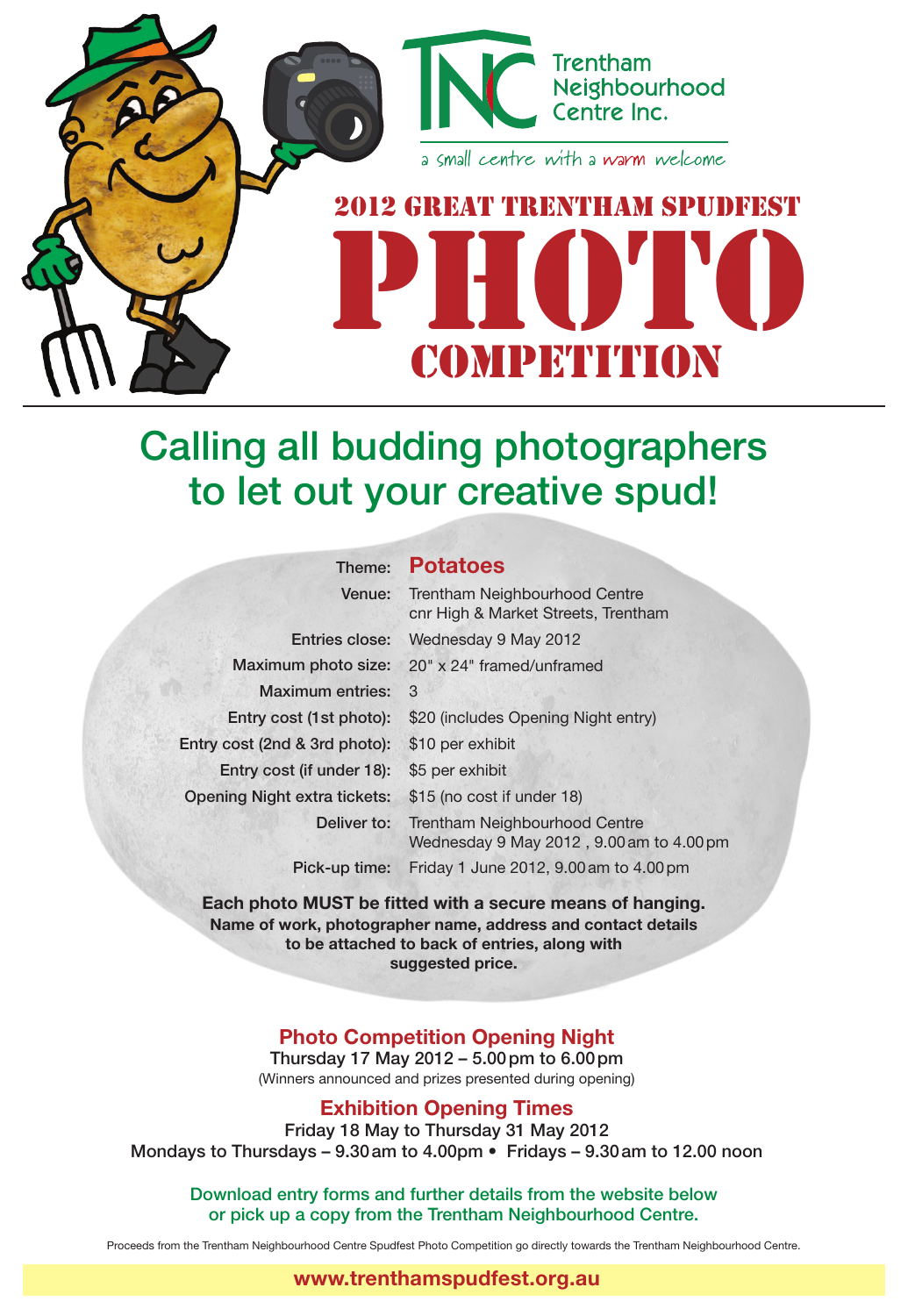

**Entries to be in by Wednesday, 9 May 2012** Exhibition opens Thursday 17 May and runs to Thursday 31 May

|         | Please print - all sections below must be filled in                                        |  |  |  |  |  |  |
|---------|--------------------------------------------------------------------------------------------|--|--|--|--|--|--|
| Name    |                                                                                            |  |  |  |  |  |  |
| Address |                                                                                            |  |  |  |  |  |  |
|         | Postcode                                                                                   |  |  |  |  |  |  |
| Phone   | Mobile                                                                                     |  |  |  |  |  |  |
| Email   |                                                                                            |  |  |  |  |  |  |
|         | <b>Adults</b><br>Under 18 (please state your age)                                          |  |  |  |  |  |  |
|         | \$5 entry fee - first photo<br>\$20 entry fee - first photo (includes Opening Night entry) |  |  |  |  |  |  |
|         | \$10 entry free - second photo<br>\$5 entry fee - second photo                             |  |  |  |  |  |  |
|         | \$5 entry fee - third photo<br>\$10 entry fee - third photo                                |  |  |  |  |  |  |
|         | extra tickets for Opening Night @ \$15 each - no cost if under $18 = 8$<br><b>PLUS</b>     |  |  |  |  |  |  |
|         | <b>TOTAL AMOUNT PAYABLE</b><br>`S                                                          |  |  |  |  |  |  |

**Each photo MUST be fitted with a secure means of hanging or it will not be accepted for entry.** Name of work, photographer name, address, contact details and suggested price to be attached to back of entries.

| - -<br><b>Title of Work</b> | <b>Suggested Price</b> |
|-----------------------------|------------------------|
| . .                         | xD                     |
| $\Omega$<br><u>.</u>        | xD                     |
| ഠ<br>ၪ.                     | w                      |

*Please keep your own record (or photocopy) of details entered on this Entry Form*

|                                 | Please forward entry form with payment in full to Trentham Neighbourhood Centre.                                        |     |     |     |     |      |  |  |
|---------------------------------|-------------------------------------------------------------------------------------------------------------------------|-----|-----|-----|-----|------|--|--|
| In Person:<br>By Mail:          | Cnr High and Market Streets, Trentham<br>PO Box 96, Trentham VIC 3458                                                   |     |     |     |     |      |  |  |
| Cheque:<br><b>Direct Debit:</b> | Please make payable to Trentham Neighbourhood Centre Inc<br>BSB: 633 000 Account No: 144422029 Reference: YournamePHOTO |     |     |     |     |      |  |  |
| <b>Enquiries:</b>               | Vicki Wells – phone 5424 1354 or email tncadmin@ourneighbourhood.org.au                                                 |     |     |     |     |      |  |  |
| Office use only                 | Entry numbers for catalogue                                                                                             |     | (1) | (2) | (3) |      |  |  |
| <b>Entrant's receipt</b>        | Received from                                                                                                           |     |     |     |     |      |  |  |
|                                 | Signed                                                                                                                  |     |     |     |     | Date |  |  |
|                                 | Entry numbers                                                                                                           | (1) | (2) | (3) |     |      |  |  |